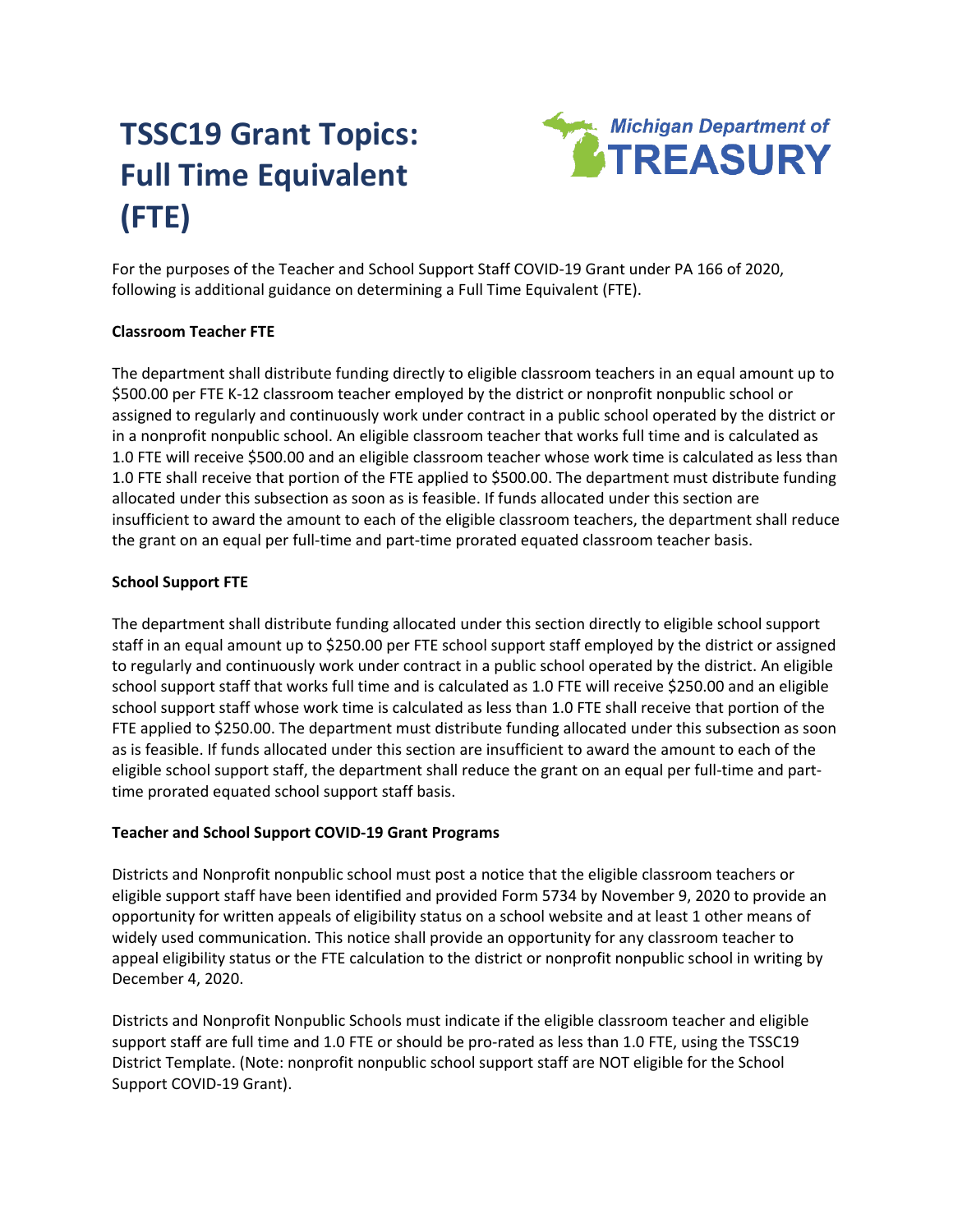# **Determination of Full Time Equivalent (FTE)**

For the purposes of these grant programs, full-time equivalency (FTE) refers to the amount of time required to perform an assignment stated as a proportion of a full-time position, and computed by dividing the amount of time employed by the time normally required for a fulltime position as defined in the REP Data Field Descriptions. Further detail regarding the FTE definition can be found on page 54 at the following link

[https://www.michigan.gov/documents/cepi/REP\\_Data\\_Field\\_Descriptions\\_Fall\\_2020\\_689554\\_7.pdf](https://www.michigan.gov/documents/cepi/REP_Data_Field_Descriptions_Fall_2020_689554_7.pdf)

# **Reporting Guidance**

If an individual was reported with multiple assignment codes, building codes and FTE's. The district should consolidate the assignments and associated FTE for the eligible positions. It is possible that an individual that serves in multiple assignments, there may be partial eligibility. The FTE reported in the template, should reflect the FTE of the eligible assignment. Each eligible individual should have one row in the template for the purposes of this grant and payment processing. Individuals that are not eligible, should not be included in the TSSC19 District Template Submission to Treasury, non-eligible individuals should be deleted or removed from the template prior to submission. For the purposes of this grant program, all districts and nonprofit nonpublic schools are required to report the FTE for eligible classroom teachers and school support staff.

Eligible grant recipients can only be eligible for one program. If an individual was reported with multiple FTE's. The district should consolidate the associated FTE for the eligible positions that best represents the employee assignment code for the 2019-2020 school year. For the purposes of this grant, the FTE should be summed across the assignments and should be combined to reflect the eligible assignments. If these fields are left blank, payment cannot be issued.

Additional information on utilizing the REP can be found at: https://www.michigan.gov/documents/treasury/TSSC19 Grant Topics -Registry of Educational Personnel - REP 707315 7.pdf

# **Example FTE Modifications:**

# *Original TSSC19 District Template from REP*

| <b>PIC</b> | First<br><b>Name</b> | Last<br><b>Name</b> | <b>Employee Assignment</b><br>Category | e<br><b>Assignm</b> | <b>Employe Employee Assignment Code</b><br><b>Description</b> | <b>FTE</b><br><b>Allocatio</b><br>ш |
|------------|----------------------|---------------------|----------------------------------------|---------------------|---------------------------------------------------------------|-------------------------------------|
| 12345      | <b>JOHN</b>          | <b>SMITH</b>        | Instructional Staff                    | 000NS               | English as Second Language                                    | 0.20                                |
| 12345      | <b>JOHN</b>          | <b>SMITH</b>        | Instructional Staff                    | 000JX               | Music Education                                               | 0.80                                |

# *Recommended Modifications for TSSC19 Grant Excel Submission*

| <b>PIC</b> | <b>First</b><br><b>Name</b> | Last<br><b>Name</b> | <b>Employee Assignment</b><br>Category | <b>Employee</b><br><b>Assignment</b><br>Code | <b>Employee Assignment Code FTE</b><br><b>Description</b> | <b>Allocatio</b> |
|------------|-----------------------------|---------------------|----------------------------------------|----------------------------------------------|-----------------------------------------------------------|------------------|
| 12345      | <b>JOHN</b>                 | <b>SMITH</b>        | Instructional Staff                    | 000NS/000JX                                  | English as Second Language/ 1.00<br>Music Education       |                  |